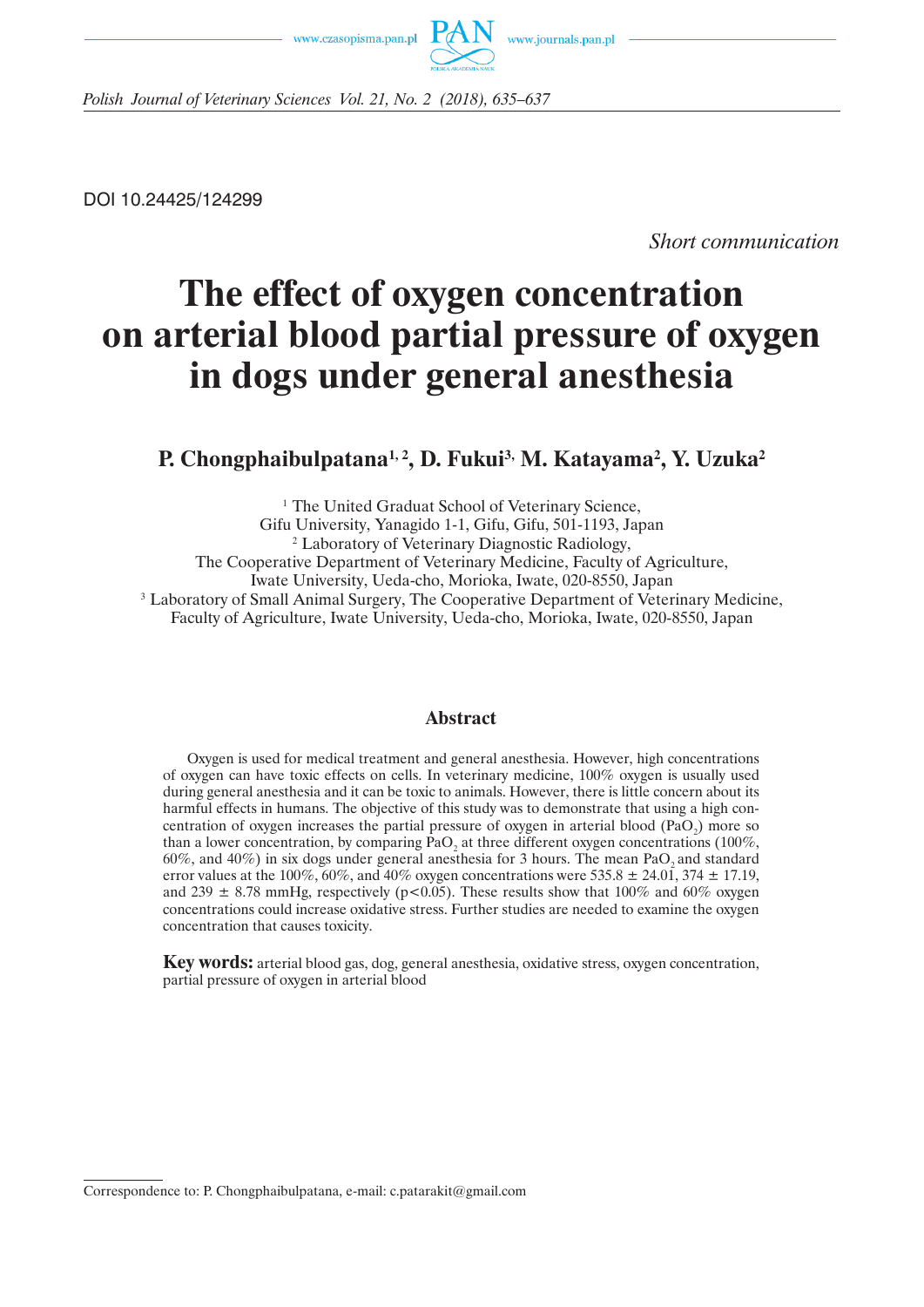



Fig. 1. Mean partial pressure of oxygen in arterial blood (PaO<sub>2</sub>) after 3 hours of general anesthesia. The mean PaO<sub>2</sub>  $\pm$  SEM values in the 100%, 60% and 40% oxygen concentration groups were 535.8  $\pm$  24.01, 374  $\pm$  17.19, and 239  $\pm$  8.78 mmHg, respectively.

#### **Introduction**

Oxygen is used in many medical fields, such as to restore tissue oxygen tension during cyanosis, shock, or cardiac/respiratory arrest. In addition, oxygen is used to carry inhaled anesthesia gas in the anesthesia machine. However, inhalation of high concentrations of oxygen or pure oxygen for long durations can cause oxygen toxicity (Patel 2003, Mach et al. 2011). Oxygen toxicity occurs in cells exposed to a sufficiently enough concentration of oxygen for a sufficient duration, where the cells eventually die (Mach et al. 2011).

Oxygen is usually used at a 100% concentration in general anesthesia machines, and no concerns about oxygen toxicity have been reported. Nevertheless, newer machines adjust the concentration of oxygen, so a lower concentration of oxygen can be used, thus decreasing the likelihood of toxicity. The purpose of this study was to examine whether use of different concentrations of oxygen during anesthesia affects the partial pressure of oxygen in arterial blood  $(PaO<sub>2</sub>)$  during general anesthesia.

#### **Materials and Methods**

In this study, we used six heathy beagle dogs (four males and two females; mean weight, 16.18 kg). All dogs were treated in accordance with guidelines approved by the Animal Use Committee of Iwate University. Complete blood counts and blood chemistry values were checked the day before anesthesia. All dogs were premedicated with 0.04 mg/kg atropine subcutaneously, 0.3 mg/kg midazolam intravenously (IV) and 0.2 mg/kg butorphanol IV. Then, 7 mg/kg propofol IV was used to induce anesthesia, and the trachea was intubated. Arterial blood gases were checked by collecting 0.5 ml blood from the femoral artery. Arterial blood gases were measured before and 3 hours after sevoflurane general anesthesia. All dogs were anesthetized for 3 hours using one of three anesthesia protocols: i. sevoflurane with 100% oxygen; ii. sevoflurane with 60% oxygen; or iii. sevoflurane with 40% oxygen; the protocols were applied randomly to each dog with an at-least 1-week interval between them. The maintenance dosage of sevoflurane was 2-3% in oxygen/normal air at  $3$  L/min. The PaO<sub>2</sub> values were compared before and after general anesthesia, and between the three anesthesia protocols, using the paired *t*-test and analysis of variance (run in R software, ver. 3.4.1; R Foundation for Computing, Vienna, Austria), respectively.

### **Results and Discussion**

All dogs were healthy. The complete blood count, blood chemistry, and vital signs values were all within the normal ranges. Before anesthesia, the mean PaO<sub>2</sub>  $\pm$ standard error of the mean (SEM) was  $59.65 \pm 1.99$